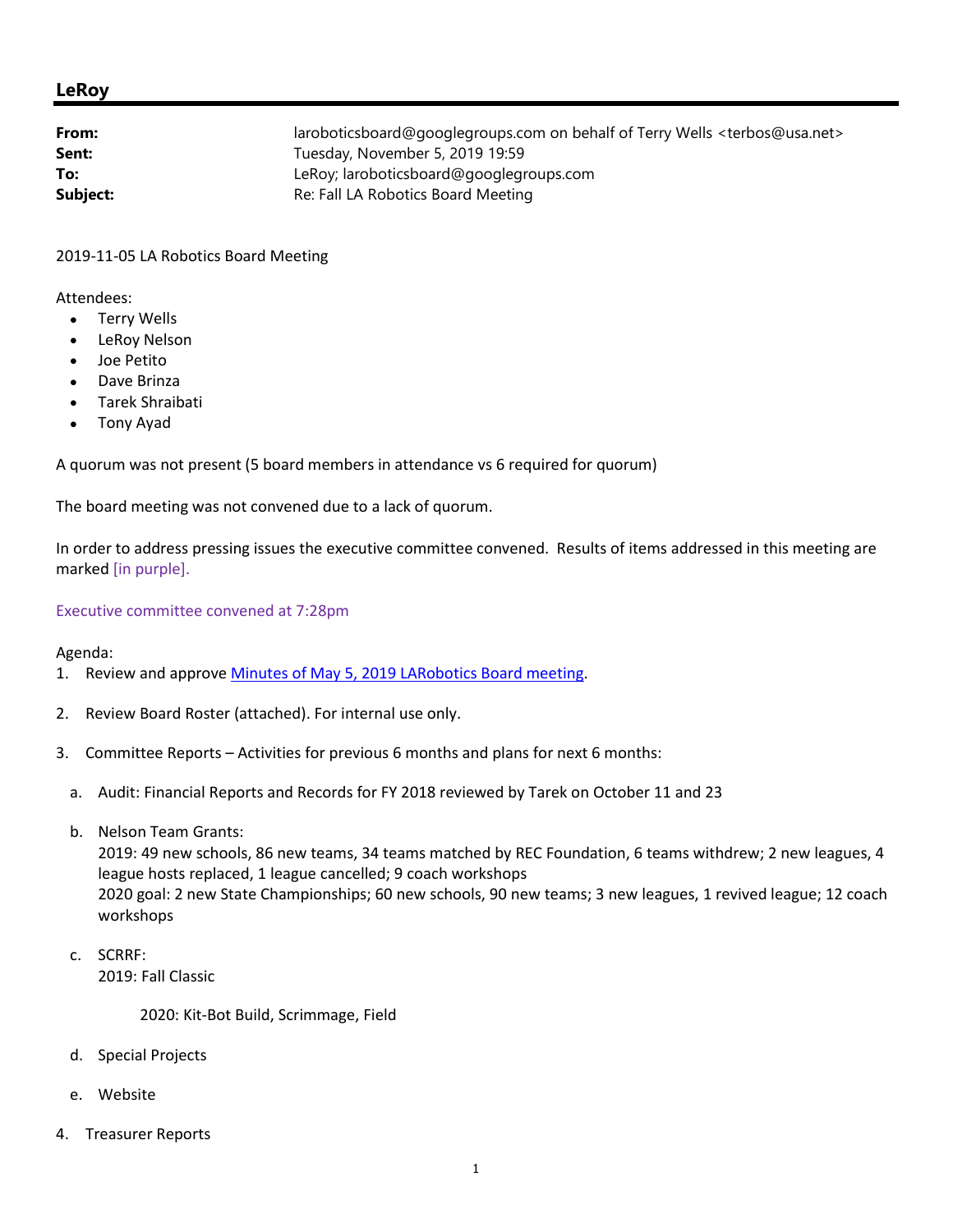- a. Review and approve Financial Reports for FY 2018 through 06/30/19.
- b. Review Federal tax return and State tax return for FY 2018, which are due November 15, 2019. Check the board member hours per week on page 2 of IRS Form 990-EZ.
- c. We are getting close to needing to file as a **Private Foundation** instead of a **Public Charity** because my donations represent more than two-thirds of our total revenues.
- d. I just noticed an error in a May 1 transaction that needs to be corrected to avoid overpaying CA use tax by \$405. \$405 was erroneously withheld for use tax that was later billed and paid as \$375 in sales tax. This correction will affect many financial reports and both tax returns. Some year-end balances will change by \$40. These small changes will not affect your ability to review the posted documents, but it will take me a couple hours to save that \$405. Ugh!
- e. Key balances as of 10/31/18: Checking=\$24,741, PayPal=\$1,000, Credit Card= -\$9,665 Invoices: 200 (Fall Classic), Receivable=\$6,500 (NTG donations) Payable=-\$645 (Use Tax) – This is where I noticed the \$405 error. The CA tax return said \$950. Oops. Total=\$22,131 NTG=\$1,972 SCRRF=\$17,945, Other=\$2,215 (Insurance, Website)

[Tarek and LeRoy went through the books and matched and cleaned everything in a very thorough audit. Tarek officially approves the books in their current state.

The executive committee concurs and accepts the books, financial reports, and tax returns as presented.]

- 5. Review and Approve SCRRF Team Scholarships/Grant proposal for 2020.
- 6. Program Reports Activities for previous 6 months and plans for next 6 months:
	- a. FLL: Tony Ayad needs a new FLL Affiliate Partner to replace Girls Scouts of Greater LA for two years beginning May 1, 2020.
	- b. FTC
	- c. VEX Programs: Of 485 VEX IQ teams in LA County, 432 are at LAUSD schools and 391 are at schools sponsored by Nelson Team Grants.
- 7. New Business:
	- a. Approve hosting two new VEX IQ State Championships May 7-8, 2020 to support our LAUSD VEXIQ teams. Last year, 12 elementary teams had to rent a bus to go to San Diego. Other teams went to Northern CA. Hold at Augustus Hawkins High School, which hosts a VEX IQ League. 42 elementary teams on May 7. 36 middle school teams on May 8. LeRoy will be the Event Partner. VEX IQ State will be a new category in the NTG division. These events will increase LARobotics revenue by about \$20K. This additional revenue could preserve our status as a Public Charity. We should have a surplus after all expenses are paid.

## [Approved by consensus]

b. Review and approve proposal for LA Robotics to be the FLL Affiliate Partner beginning May 1, 2020. FLL will be an active division of LA Robotics again, with revenue of about \$90K per year